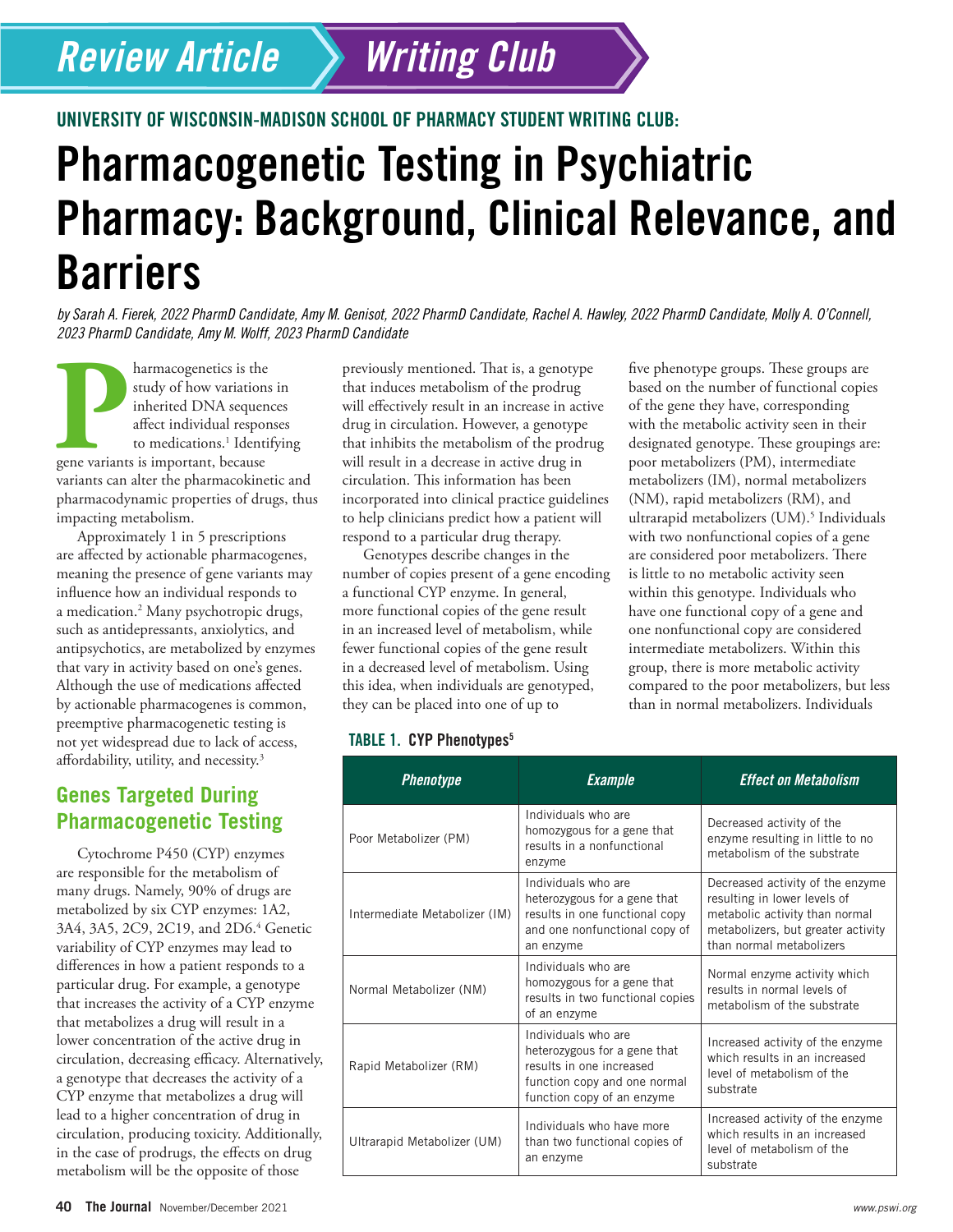who have two fully functioning copies of a gene are considered wild-type, and are normal metabolizers. They have what is considered normal metabolic activity of the enzyme. Lastly, those with genes conferring greater than normal level function (e.g., more than two functional copies of a gene) are described as rapid or ultrarapid metabolizers, depending upon the gene and level of activity. The metabolic activity of the enzyme for these groups is greater than that of the normal metabolizers. See Table 1 for a summary of the CYP phenotypes and their effects on substrate metabolism.

Clinicians should look to evidence-based guidelines created by organizations like the Clinical Pharmacogenetics Implementation Consortium (CPIC) and the Food and Drug Administration (FDA) for guidelines concerning prescribing medications with actionable pharmacogenes.6,7 The CPIC and FDA provide information for over 200 medications and dosing guidelines regarding these drugs. These medications are used to treat many different disease states (i.e. anticoagulation, oncology, etc.) and involve a variety of CYP enzymes. However, only CYP2D6 and CYP2C19 provide clinicians with guidance for prescribing psychiatric medications within the CPIC guidelines.<sup>6</sup> These guidelines are specific for dosing of tricyclic antidepressants (TCAs) and selective serotonin reuptake inhibitors (SSRIs). In terms of FDA guidelines, there are 40 neuropsychiatric medications with listed pharmacogenetic considerations.7

For these 40 medications, information recommending that the dosage be modified if the patient has a known specific CYP variant and metabolizer status can be found in the package insert.<sup>8</sup> Pharmacists and clinicians often use additional resources that summarize pertinent dosing recommendations from CPIC and the FDA to increase efficiency during clinical encounters. One of these references is the *CPIC and FDA Labeling Guidelines Pocket Guide* created by Dr. Vincent Wartenweiler and Dr. Cody Wenthur, also published in this issue of *The Journal*.<sup>9</sup> This pocket guide contains information on genotypes, dosing recommendations based on phenotype, strength of recommendation, and additional information to note when dosing the given medication.

### **Clinical Relevance**

Precision medicine is defined as targeting treatments to the needs of individual patients on the basis of genetic, biomarker, phenotypic, or psychosocial characteristics that distinguish a given patient from another with similar clinical presentations.10 Advancement in precision medicine has led to improved clinical outcomes for specific patient populations. For example, precision medicine has been used in various disease states including cancer, cardiovascular disease, metabolic disease, smoking cessation, and psychiatry. The determination of treatment required for many of these disease states not only

requires various biomarkers, but also genetic testing. Clinically actionable pharmacogenetic testing is used by clinicians to make prescribing recommendations when providing care to patients.<sup>11</sup> In practice, this testing has become more prevalent with one study of 11 million insured patients finding utilization to have nearly doubled between 2013 and 2017, increasing from 1,955 to 3,946 tests performed.12

For major depressive disorder, pharmacogenetic testing has the potential to reduce disease severity, decrease adverse drug reactions, improve response time to therapy, and provide cost savings to patients.<sup>13</sup> Further, studies of pharmacogenetic testing in other psychiatric conditions demonstrate evidence of clinical improvement with easy-to-administer tests and little risk to the patient.<sup>14</sup> Clinically, pharmacogenetic testing can be used in psychiatric patients when starting a particular medication to determine appropriate doses based on the patient's metabolic enzyme activity. Testing is also used in patients who have tried and failed multiple medication therapies, a common occurrence in psychiatric medications. Although the absolute utility of pharmacogenetic testing in psychiatry is still being determined, promising results for its use in specific patient populations were observed when analyzing adults less than 60 years old, diagnoses with moderate to severe depression, or diagnoses between 1 and 5 years in length.15 Pharmacogenetic testing led to statistically significant reductions in

| Resource                                                                          | <b>Website Link</b>                                                                               | <b>Description</b>                                                                                                                                                                                                                                                                                              |
|-----------------------------------------------------------------------------------|---------------------------------------------------------------------------------------------------|-----------------------------------------------------------------------------------------------------------------------------------------------------------------------------------------------------------------------------------------------------------------------------------------------------------------|
| <b>Clinical Pharmacogenetics</b><br>Implementation Consortium (CPIC) <sup>6</sup> | https://cpicpgx.org/guidelines/                                                                   | • This website provides clinical practice guidelines regarding how<br>genetic test results can be used to optimize pharmacotherapy.<br>• These guidelines are peer-reviewed and evidence-based.                                                                                                                 |
| <b>Dutch Pharmacogenetics Working</b><br>Group (DPWG) <sup>26</sup>               | https://www.pharmgkb.org/page/dpwg                                                                | • This link provides access to the DPWG homepage.<br>• DPWG provides a key describing how they rank evidence quality<br>of a drug-gene interaction, as well as the clinical relevance of that<br>interaction.<br>• Through this website, specific clinical recommendations can be<br>found on the KNMP website. |
| U.S. Food and Drug Administration<br>(FDA) <sup>7</sup>                           | https://www.fda.gov/medical-<br>devices/precision-medicine/table-<br>pharmacogenetic-associations | • This website links to the FDA's Table of Pharmacogenetic<br>Associations.<br>• This document highlights three categories of pharmacogenomic<br>associations with currently approved medications.                                                                                                              |
| <b>Pharmacogenomics Knowledge Base</b><br>(PharmGKB) <sup>27</sup>                | https://www.pharmgkb.org/                                                                         | • This website links to the homepage for PharmGKB.<br>• There are annotations provided by PharmGKB for drug labels,<br>clinical guidelines, curated pathways, and drugs.<br>• The annotations can be used by clinicians and researchers to<br>understand how genetic variation impacts drug response.           |

#### TABLE 2. Pharmacogenetic Resources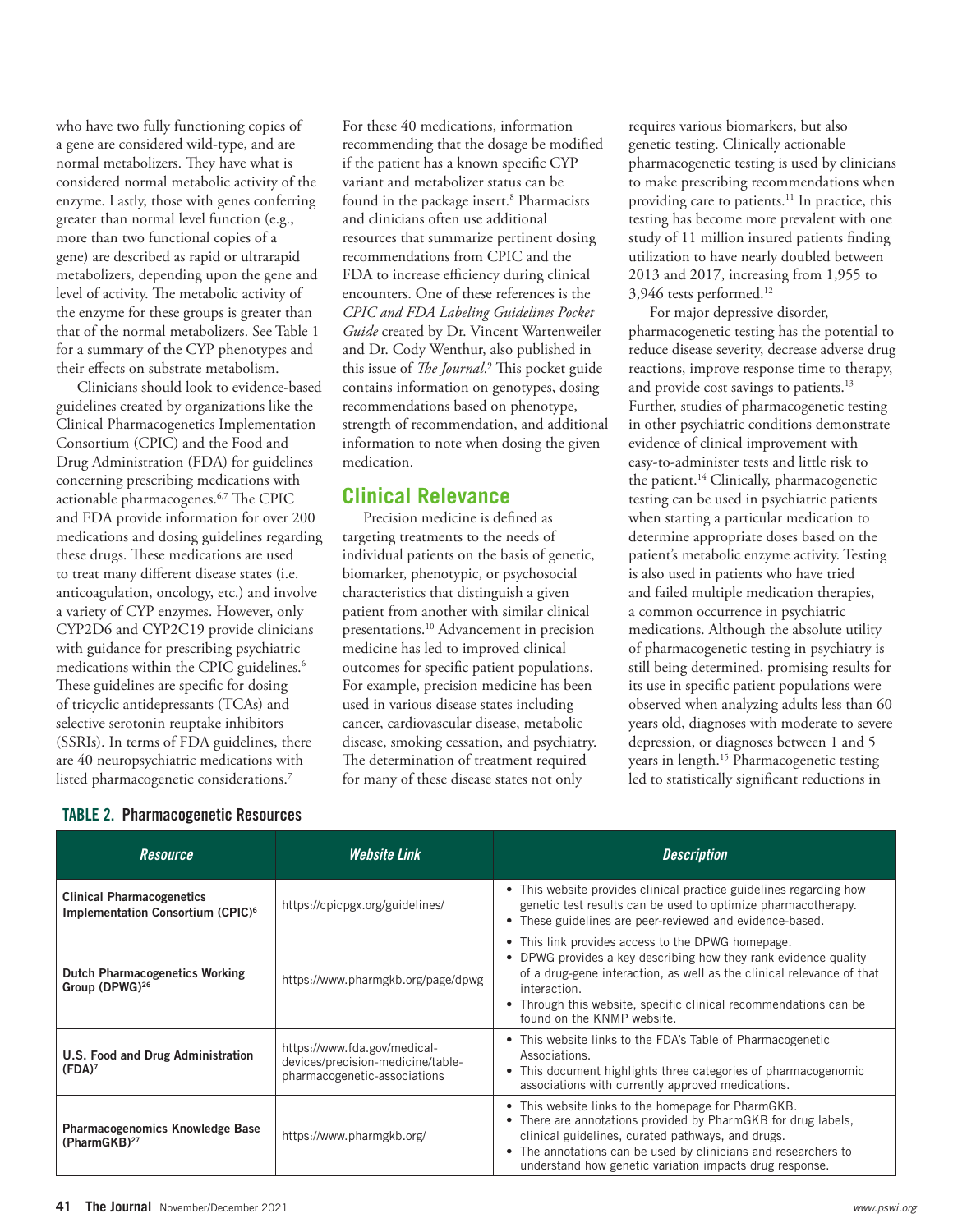baseline depressive severity scores in patients with these characteristics when compared to adults of different ages, diagnosis, and diagnoses lengths.

Guidelines created by CPIC suggest how to apply the results of pharmacogenetic testing to tailor medication prescribing, but often lack recommendations on appropriateness.11 Overall, more progress needs to be made in clinical studies comparing the use of prescribing guided by pharmacogenetic testing to medication decisions not guided by pharmacogenetic testing. This includes high-quality studies of adverse effect profiles and cost-effectiveness to prove clinical utility. With these improvements, clinicians will be provided with appropriate clinical guidance and reduced barriers to implementation to help guide psychiatric medication decisions.

## **Barriers to Pharmacogenetic Testing**

The clinical implementation of pharmacogenetic testing in psychiatry has the potential to improve patient outcomes. However, many challenges exist concerning patient access to and provider execution of pharmacogenetic testing. In psychiatry, there is often a delay between a patient's treatment and their response to psychotropic medications.16 Results from pharmacogenetic testing may optimize pharmacotherapy by maximizing therapeutic benefits and minimizing adverse effects for patients. Notable challenges for patients and providers in pharmacogenetic testing implementation in psychiatry include: cost-effectiveness; availability of resources and clinical guidelines; and provider preparedness.<sup>16-19</sup>

The cost-effectiveness of pharmacogenetic testing in psychiatry is not clearly defined, which has prevented widespread clinical implementation.<sup>17</sup> However, a systematic review of the utility of pharmacogenetic testing in psychiatry found five studies that evaluated costeffectiveness.<sup>18</sup> Every study found a reduction in medical costs, ranging from 9.5% to 28%; these reductions were the result of fewer treatment failures and adverse events for patients. In addition, there is a lack of data regarding the availability of insurance coverage for pharmacogenetic testing. For patients with private insurance,

coverage may vary depending on their insurance plan, the pharmacogenetic testing done, the lab completing the test, and the reason for testing.<sup>20</sup> The coverage of pharmacogenetic testing for Medicare and Medicaid beneficiaries can also vary based on a variety of factors, including necessity for testing and which gene is being analyzed.21 To solve the insurance coverage barrier to testing, insurance companies must be provided with an incentive. This can be done by improving and expanding the current literature in pharmacogenetics to demonstrate that an upfront cost of pharmacogenetic testing can result in future savings for the insurance companies.<sup>16</sup>

Increased awareness of the clinical guidelines and other educational resources available to providers is important.<sup>22</sup> Mental health providers may include psychiatrists, nurse practitioners, primary care providers, or pharmacists under collaborative practice agreements. These clinicians, in addition to genetic counselors and other professionals, require training and support for pharmacogenetic delivery to be successful.<sup>16</sup> Research is currently underway to improve provider understanding of when pharmacogenetic tests should be ordered and how their results should be interpreted.<sup>22</sup> In 2018, a publication detailed the successful implementation of pharmacogenetic services in the inpatient psychiatry service over the course of 14 years at Cincinnati Children's Hospital Medical Center.<sup>23</sup> The use of a multidisciplinary team contributed to the success of implementing pharmacogenetic services, further proving the necessity of educating providers on pharmacogenetics.

Pharmacists, with their expertise in medication use, have the potential to serve as key resources in pharmacogenetics for both providers and patients.<sup>19,24</sup> In recent years, education for pharmacists on pharmacogenetics has increased. The Accreditation Council for Pharmacy Education (ACPE) 2016 Standards for the Doctor of Pharmacy curriculum require pharmacogenetics as an element of training.25 In addition, practicing pharmacists can use the following resources, as mentioned previously, to improve their understanding of pharmacogenetics testing: CPIC, FDA, Dutch Pharmacogenetics Working Group (DPWG), and PharmGKB.6,7,26,27 These resources are

described in detail in Table 2.

### **Pharmacogenetic Spotlight**

*Marshfield Clinic Health Systems, Inc.* 

Some pharmacists in Wisconsin are using pharmacogenetic testing at their practice sites. One of these is Marshfield Clinic Health Systems, Inc., where Dr. Emili Leary, PharmD, specializes in pharmacogenetic testing and runs a pharmacogenetic bootcamp. The bootcamp (more formally known as the Marshfield Clinic Pharmacogenomics Certificate Program), started in 2018 and is a two-week, 80-hour intensive program. Throughout the program, participants learn about methods of DNA evaluation, and genes pertinent to pharmacogenetics. The participants engage in topic discussions, lectures, and clinical practice applications such as case studies. To make the experience more impactful and relatable, learners are offered the opportunity to complete and examine their own genetic test. Additionally, participants learn how to provide actionable recommendations based on pharmacogenetic test results to patients and providers. Currently, the program is offered to pharmacy residents, genetic counseling students, other internal Marshfield Clinic employees, and pharmacy students. In the future, the program will hopefully be expanded to include medical students and residents, as well as other professional students.

Clinically, Dr. Leary's job responsibilities include providing recommendations to practitioners after patients receive their pharmacogenetic test results. In practice, these genetic tests are used most often for disease states of anxiety and depression after multiple therapies have been ineffective or caused adverse effects. CYP2D6 and CYP2C19 are highly polymorphic drug metabolizing enzymes that can result in poor efficacy of psychiatric medications. In her practice, Leary's recommendations may include choosing a new medication that is not processed by those specific enzymes. Additionally, dosage adjustments can also be made. To help patients understand their results, Leary suggests that pharmacists use patient-friendly language and analogies.

Less than 1% of the clinic population at Marshfield Clinic uses pharmacogenetic testing. Cost is a significant barrier to these tests, with an average price around